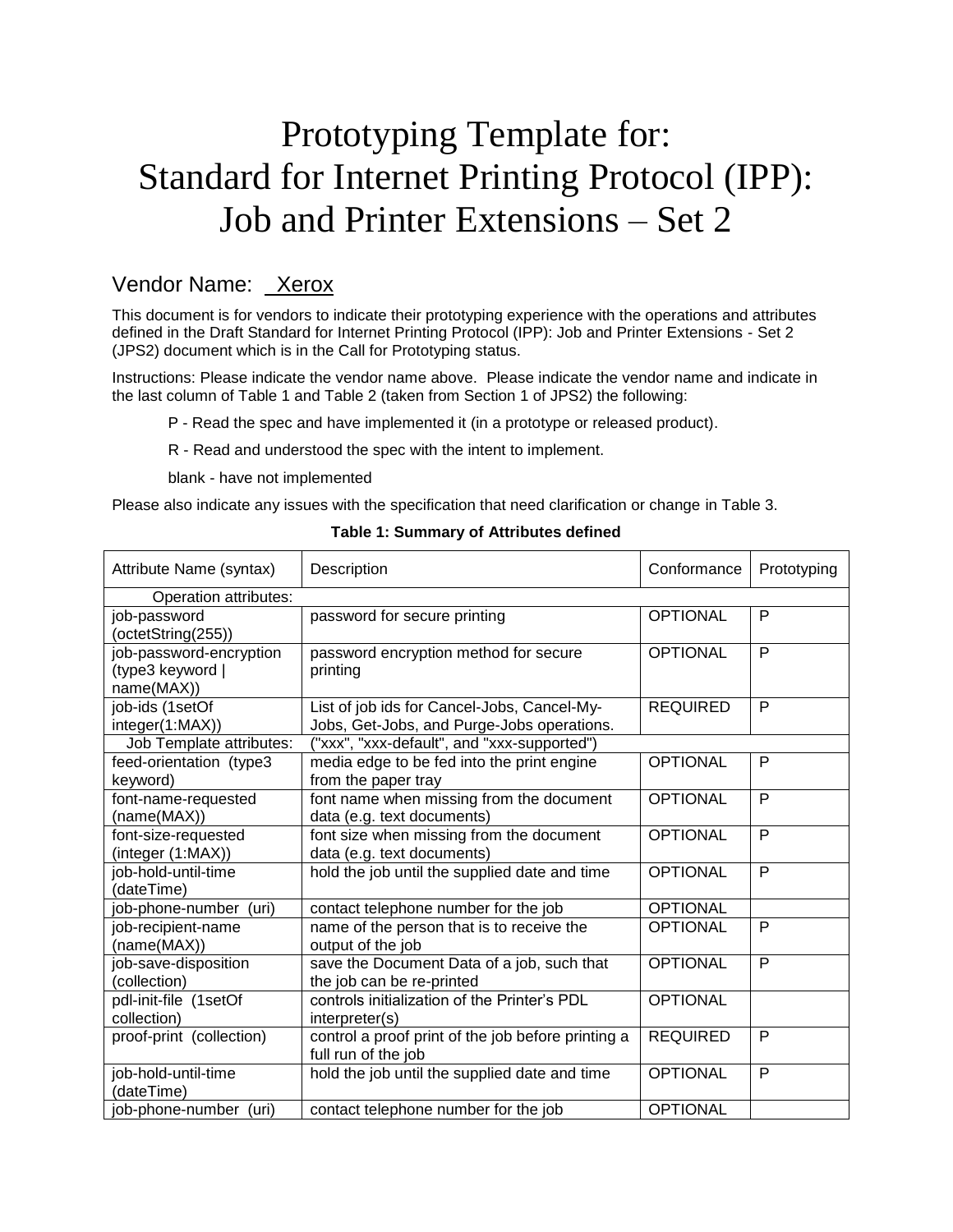| Attribute Name (syntax)                                                       | Description                                                                             | Conformance     | Prototyping  |
|-------------------------------------------------------------------------------|-----------------------------------------------------------------------------------------|-----------------|--------------|
| job-recipient-name<br>(name(MAX))                                             | name of the person that is to receive the<br>output of the job                          | <b>OPTIONAL</b> | P            |
| job-save-disposition<br>(collection)                                          | save the Document Data of a job, such that<br>the job can be re-printed                 | <b>OPTIONAL</b> | $\mathsf{P}$ |
| pdl-init-file (1setOf<br>collection)                                          | controls initialization of the Printer's PDL<br>interpreter(s)                          | <b>OPTIONAL</b> | ${\sf P}$    |
| proof-print (collection)                                                      | control a proof print of the job before printing a<br>full run of the job               | <b>REQUIRED</b> | $\mathsf{P}$ |
| Job Description attribute:                                                    |                                                                                         |                 |              |
| job-save-printer-make-<br>and-model (text(127))                               | make and model of the output device which<br>saved this job                             | <b>OPTIONAL</b> |              |
| <b>Printer Description</b>                                                    |                                                                                         |                 |              |
| job-creation-attributes-<br>supported (1setOf type2<br>keyword)               | set of Job Creation attributes supported                                                | <b>OPTIONAL</b> | $\mathsf{P}$ |
| job-ids-supported<br>(boolean)                                                | Whether "job-ids-supported" is supported in<br>Purge-Jobs and Get-Jobs operations       | <b>REQUIRED</b> | $\mathsf{P}$ |
| job-password-supported<br>(boolean)                                           | maximum unencrypted password length<br>supported                                        | <b>OPTIONAL</b> | $\mathsf{P}$ |
| job-password-encryption-<br>supported (1setOf (type3<br>keyword   name(MAX))) | encryption methods supports for Secure Print                                            | <b>OPTIONAL</b> | $\mathsf{P}$ |
| job-spooling-supported<br>(type2 keyword)                                     | indicates whether or not jobs are spooled<br>before printing                            | <b>OPTIONAL</b> | $\mathsf{R}$ |
| max-save-info-supported<br>(integer(1:MAX))                                   | maximum number of "save-info" member<br>attribute collections that a Printer can accept | <b>OPTIONAL</b> | $\mathsf{R}$ |
| media-col-database<br>(1setOf collection)                                     | set of media collections available in the<br>printer's media database                   | <b>OPTIONAL</b> | P            |
| printer-detailed-status-<br>messages (1setOf<br>text(MAX))                    | additional detailed and technical information<br>about the printer                      | <b>OPTIONAL</b> | $\mathsf{P}$ |
| which-jobs-supported<br>(1setOf type2 keyword)                                | supported values for the "which-jobs"<br>operation attribute of the Get-Jobs operation  | <b>REQUIRED</b> | $\mathsf{P}$ |

### **Table 2: Summary of Operations defined or referenced**

<span id="page-1-0"></span>

| Operation          | Description                                                                                                            | Conformance     | Prototyping |
|--------------------|------------------------------------------------------------------------------------------------------------------------|-----------------|-------------|
| Cancel-Jobs        | allows an operator/administrator to cancel a list<br>of Not Completed jobs or all Not Completed<br>jobs on the Printer | <b>REQUIRED</b> | P           |
| Cancel-My-<br>Jobs | allows a user to cancel a list of their Not<br>Completed jobs or <i>all</i> their Not Completed jobs                   | <b>REQUIRED</b> | P           |
| Reprocess-Job      | allows a user to re-process an exact copy of a<br>Retained Job. This operation is defined in<br>[RFC3998]              |                 | P           |
| Resubmit-Job       | allows a user to re-process a modified copy of a<br><b>Retained Job</b>                                                | <b>REQUIRED</b> | P           |